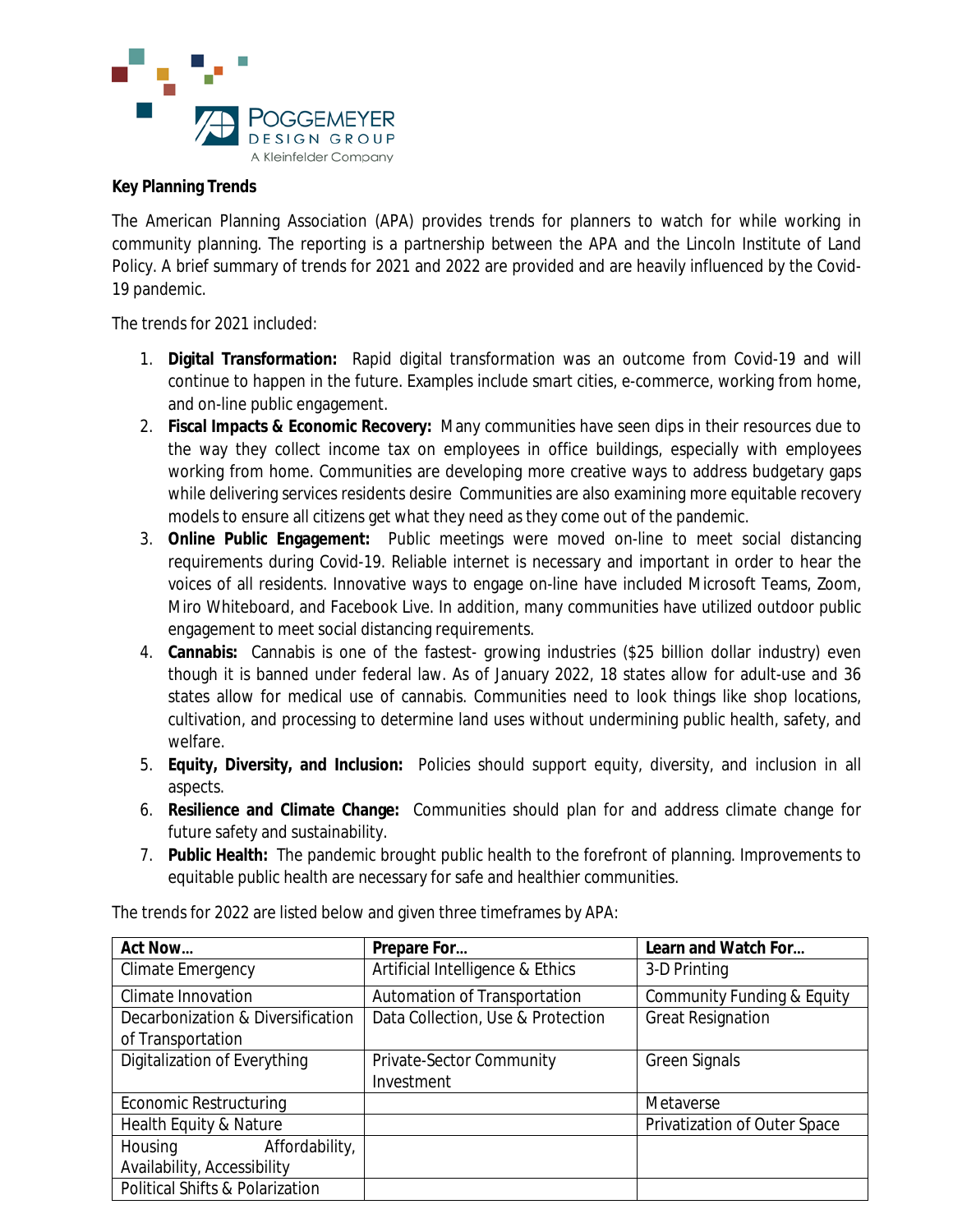| Population Diversity & Inclusive |  |
|----------------------------------|--|
| Design                           |  |

# **Statewide Trends:**

- Revitalization and demolition of brownfield and vacant building sites
- Development of mixed-use (commercial on first floor and residential on upper floors)
- Focus on recreational uses, giving residents and visitors active and passive green space
- Focus on in-fill housing and varying housing types/prices, rental options
	- o Conversion of golf courses to housing and parks
- Focus on walkability and development of transportation improvements to support alternative forms of transportation
- Development of workforce for maintenance of existing businesses and attraction of new businesses, including partnerships with educational institutions
- Upgrades to utilities (e.g., broadband, electric vehicle charging, solar panels)
- Utilization of grant funds, stimulus funds to complete infrastructure projects
- Focus on a desire to age in place
- Building of new and/or conversion of buildings for shooting ranges
- Reduction of off-street parking requirements
- Communities required to allow for installation of Small Cell Facilities along public right-of-way for phone companies (ORC 4939)
- Strengthening of planning laws (e.g., uniform public notification requirements, mandatory comprehensive planning)
- Little demand for adult entertainment establishments with proliferation of websites
- Updates to zoning codes to encourage above
	- o Up zoning to encourage multi-family housing, some communities are doing away with low density, single-family zoning districts
	- o Allowing for accessory dwelling units (ADU), especially in high cost areas
	- o Incorporating new uses in zoning codes (e.g., microbreweries, craft distilleries, meaderies, day care facilities (children and adults with Alzheimer's), halfway houses (addiction recoveries, recently released prisoners)
	- o Revamping sign codes to accommodate Reed v. Gilbert (2015 Supreme Court Case)
	- o Changes for upcoming Supreme Court case ruling on billboards
	- o Using form based codes in high traffic commercial districts and mixed-use neighborhood business districts
	- o Requiring larger sites for fast food establishments to allow for more drive-up window space and automobile stacking (e.g., Chick-fil-A)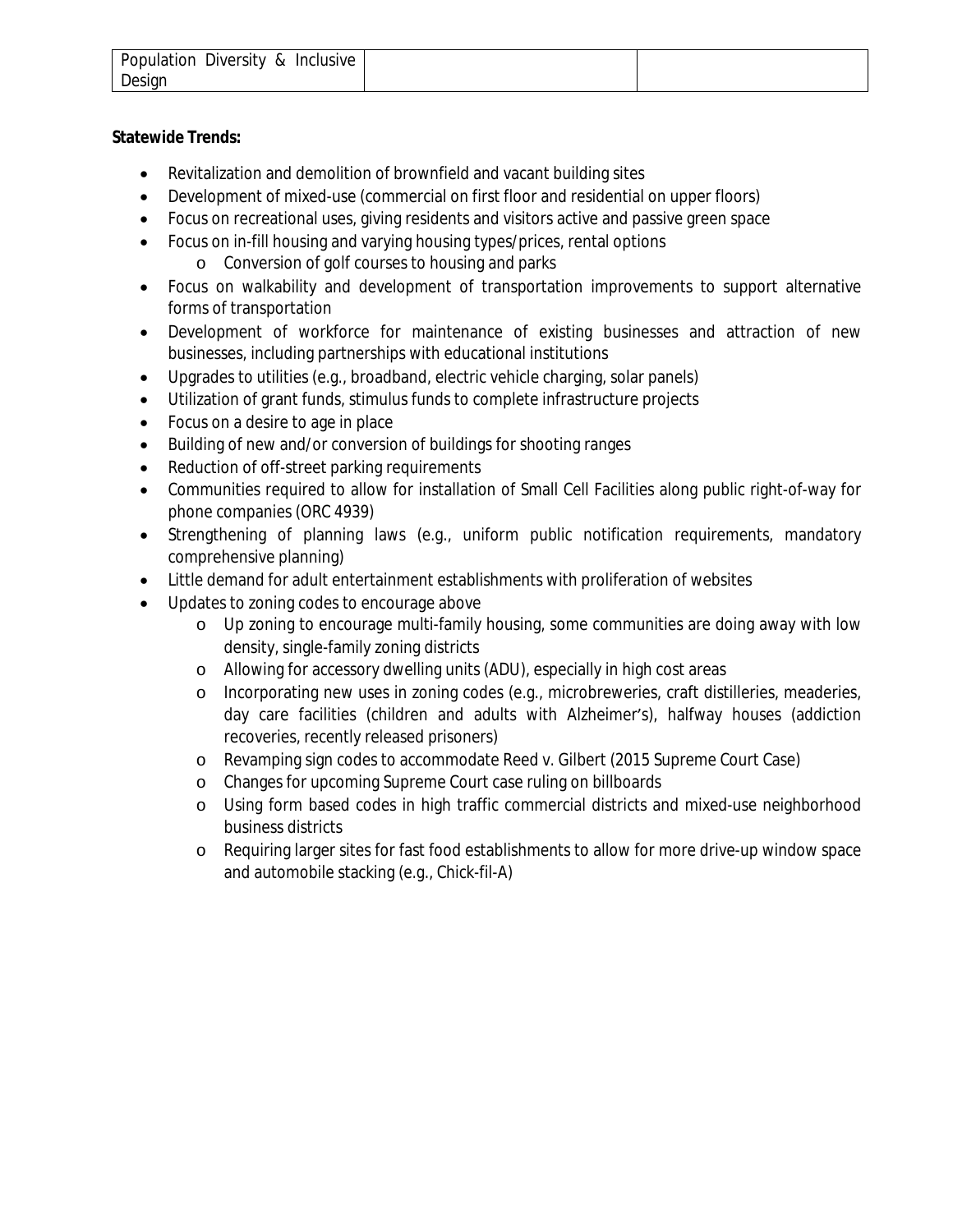### **Existing Planning Documents**

The Franklin Township Comprehensive Plan was completed in 2004 with the Steering Committee developed planning theme of "Today, Tomorrow, Together." This document represents a vision for overall development of the township and the village over a period of two decades. The purpose of the plan was to provide a framework within which informed spending and regulatory decisions could be made to determine the future character of the community. Such decisions included proper location and nature of future development, need for public facilities or infrastructure, and the determination of scenic, environmental, and historic resources that should be afforded a measure of protection as development occurs. The planning process engaged the community in thoughtful dialog about the path of community change and mapped out strategies and initiatives. Public engagement included a broad representation on the steering committee, a survey of all households, and a series of public visioning. Data collection and analysis was also undertaken to provide a baseline for planning purposes.

## *Survey Results (30% Response Rate):*

- A wide margin of people would encourage children or others to live in Franklin Township.
- A substantial majority of people (more than 80%) see many housing choices and affordable housing prices in Franklin Township.
- People generally reacted negatively to the questions regarding local opportunities for shopping, dining, and entertainment.
- People respond favorably regarding local services such as police, fire, and emergency/medical.
- Annexation is a concern; and most believe that New Franklin should be dissolved if the merger fails.
- 8 out of 10 people think maintaining rural character is important to the Township.
- People are only marginally concerned about the current growth rate of 6.7% (housing increase); however, if this rate doubles, concern dramatically increases.
- The least favored development type is traditional subdivisions. The majority prefers conservation/open space subdivisions. About one in three prefer lot splits.
- More than two out of three residents feel that new retail development is important for the economic viability of the Township. A modest majority also wants to see office and industrial development for economic growth.
- Franklin Township gets generally good marks for keeping residents informed and for balancing services with tax burdens.
- The Township needs a web site with up to date information.
- Residents want more recreation facilities and opportunities including a system of bike and pedestrian trails. However, residents many not be willing to pay for these additional programs and facilities.
- 7 in 10 residents want to protect environmentally sensitive areas.

## *Public Visioning Workshops*

What Residents Like in Franklin Township

- Peace and quiet
- Rural character, large lots
- Open space
- Farms
- Beauty of community
- Little traffic
- Low taxes, low utility costs
- Affordable housing
- Good schools

Issues of Concern That Residents Would like to Improve in Franklin Township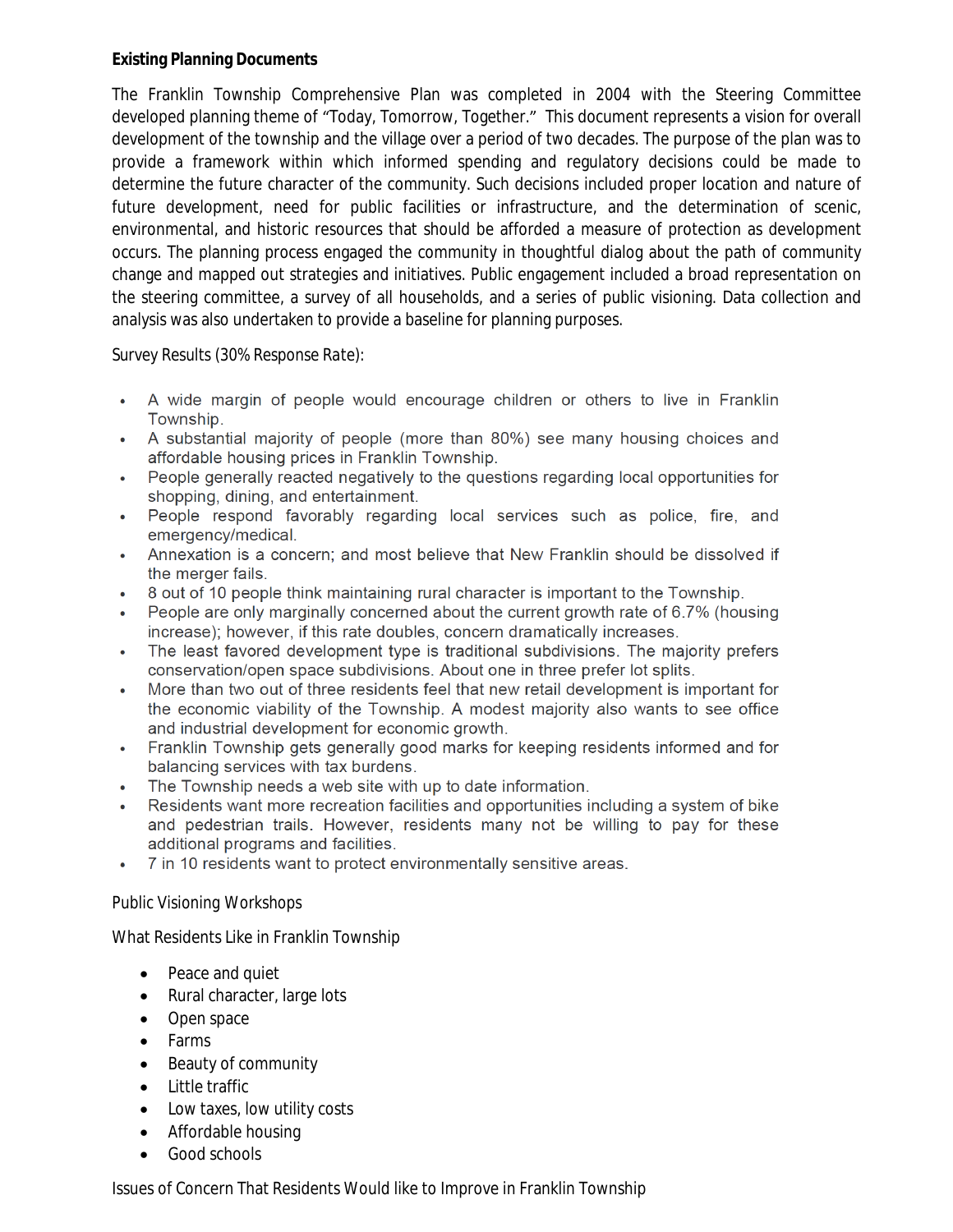- Keep taxes low
- Keep autonomy of community
- Maintain rural character, large lots
- Promote balanced growth
- Protect sensitive natural resources
- More shopping, restaurants, and industrial development, but a limited amount
- More recreation opportunities and trails
- Build a community center
- More housing/services for seniors
- Improve appearance of Manchester Road and certain other areas

Issues of Where There is Little Agreement

- **•** Provision of sewer service
- Provision of water service
- Annexation/merger

### *Existing Infrastructure/Public Services, Land Use, Natural Environment*

This information was discussed in detail. Based on the state land use codes assigned to parcels in Summit County, 42% of the land use in Franklin Township is residential, 7% is commercial, 3% is industrial, 5% is public, 1% is utility, 30% is agriculture, and 7% is vacant. 20% of the township is environmentally constrained and in addition to this, about 60% contains environmentally sensitive areas. Of the remaining potential development areas, 62% is environmentally sensitive. The township has the following active and passive recreational opportunities: Portage Lakes State Park, Ohio & Erie Canal Towpath Trail, Dunning Road Park, Lakeside Park, Maple Grove Park, Miracle Park Nature Trail, Nimisilia Road Park, Rawlins Park, and Franklin Park Civic Center. The natural environment includes urban forestry and woodland resources, watershed and surface water, aquatic features, water quality monitoring, floodplains, riparian corridors, topography and steep slopes, wetlands, hydric soils, glacial geology and groundwater resources, and rare, threatened, and endangered species. A summary of environmental issues was provided by Davey Resource Group and environmentally sensitive areas were mapped.

#### *Goals, Policies, and Initiatives*

Goals, policies, and initiatives were presented in four subject areas and the overall goals are listed below:

Residential Development

Goal: Maintain lower densities in developing areas and employ conservation design to conserve rural character and environmental features.

#### Commercial Development

Goal: Provide opportunities for shopping, dining, and entertainment for Franklin Township residents while maintaining rural character.

#### Industrial/Office Development

Goal: Create a tax base and provide employment opportunities in Franklin Township.

Agricultural Preservation

Goal: Maintain and enhance the rural character of Franklin Township.

#### Parks and Open Space

Goal: Maintain and enhance the open spaces and recreational opportunities in Franklin Township.

Environmental Conservation